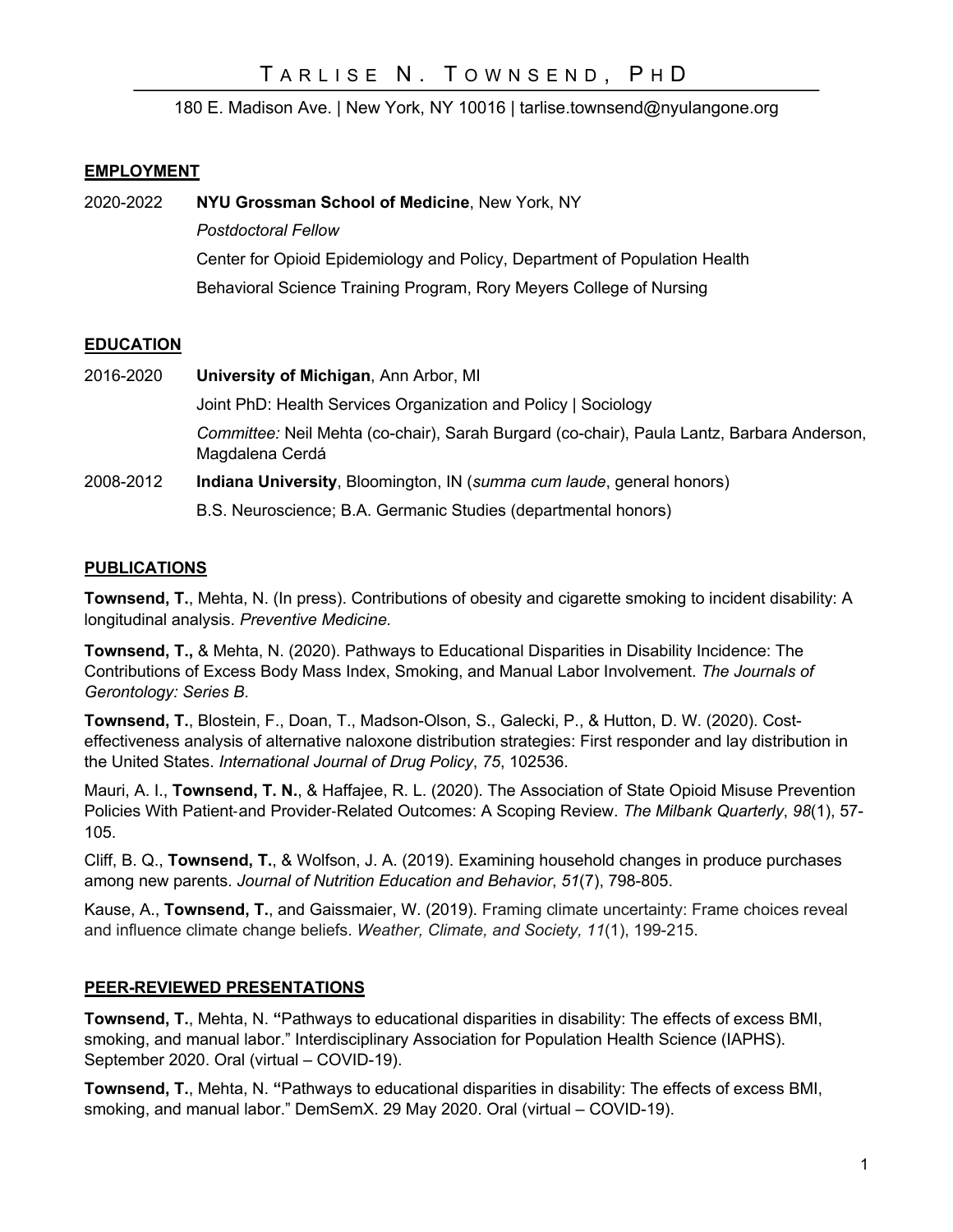# TARLISE N. TOWNSEND, PHD

### 180 E. Madison Ave. | New York, NY 10016 | tarlise.townsend@nyulangone.org

### **PEER-REVIEWED PRESENTATIONS, CONTINUED**

**Townsend, T.**, Mehta, N. **"**Pathways to educational disparities in disability: The effects of excess BMI, smoking, and manual labor." Population Association of America Annual Meeting. 22 April 2020. Cancelled (COVID-19). Poster.

**Townsend, T.**, Mehta, N. **"**Upstream determinants of educational disparities in disability: The contribution of weight, smoking, and manual labor." Panel Study of Income Dynamics Annual User Conference. Ann Arbor, MI. 12 September 2019. Oral.

Cliff, B., **Townsend, T.**, Wolfson, J. "Baby Bump? Parenthood predicts increased produce purchases, but only in wealthier households." American Public Health Association Annual Meeting. San Diego, CA. 14 November 2018. (Also presented by a coauthor at the 2018 AcademyHealth Annual Research Meeting.)

**Townsend, T.**, Blostein, F., Doan, T., Madson-Olson, S., Galecki, P., Hutton, D. "Cost-effectiveness of alternative naloxone distribution strategies: First responder and layperson distribution." H2D2 Research Day 2018 Poster Session. Ann Arbor, MI. 20 April 2018.

**Townsend, T.**, Blostein, F., Doan, T., Madson-Olson, S., Galecki, P., Hutton, D. "Cost-effectiveness of alternative naloxone distribution strategies: First responder and layperson distribution." AcademyHealth Annual Research Meeting. New Orleans, LA. 27 June 2017. (Also presented by a coauthor at the 2017 Society for Medical Decision Making Annual Meeting.)

#### **HONORS AND AWARDS**

#### *Fellowships and training*

| 2020-2022    | National Institute on Drug Abuse T32, Behavioral Sciences Training Program, NYU                                                             |
|--------------|---------------------------------------------------------------------------------------------------------------------------------------------|
| 2018-2020    | National Institute on Aging T32, Population Studies Center, University of Michigan                                                          |
| 2016-2018    | UM Rackham Regents Fellowship: Two years of full funding for graduate studies                                                               |
| 2013-2014    | Henry Luce Scholarship: Fellowship providing one year of immersive research and<br>professional development in Asia; nationally competitive |
| 2012-2013    | DAAD Study Scholarship: Fellowship supporting one year of research in Germany; nationally<br>competitive                                    |
| 2008-2012    | Indiana University Wells Scholarship: Four years of full funding for undergraduate studies                                                  |
| Honors       |                                                                                                                                             |
| 2015         | Distinguished Alumna, Indiana University Herman B Wells Scholars Program                                                                    |
| 2012         | Indiana University Provost's Award for Undergraduate Research                                                                               |
| 2010         | Phi Beta Kappa                                                                                                                              |
| Small grants |                                                                                                                                             |

| 2019 | Martha & Ernest Hammel Graduate Student Research Award (\$1,000) |
|------|------------------------------------------------------------------|
| 2019 | Marshall Weinberg Summer Research Prize (\$2,299)                |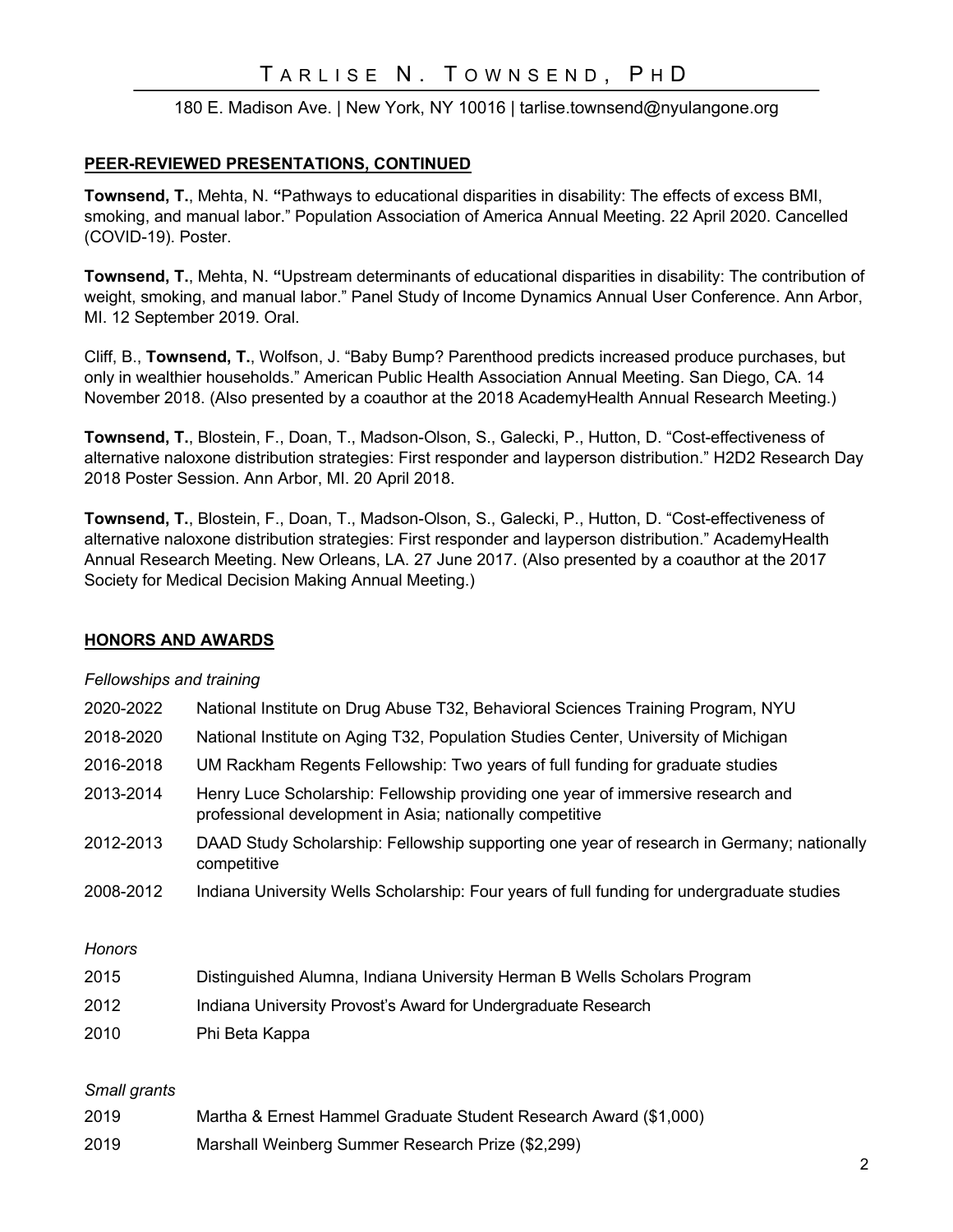180 E. Madison Ave. | New York, NY 10016 | tarlise.townsend@nyulangone.org

### **HONORS AND AWARDS, CONTINUED**

- 2018 UM Injury Prevention Center Summer Internship (\$4,500)
- 2018 American Public Health Association Annual Meeting Student Scholarship (\$500)
- 2018 University of Michigan Rackham Graduate Student Research Grant (\$1,440)
- 2017, 2018 Rackham Graduate School Conference Travel Grant (\$800)
- 2017 ISR Rackham Summer Training Award (\$2,770)
- 2017 University of Michigan Library Mini-Grant (\$1,000)
- 2016 Rackham International Research Award (\$3,000)
- 2016 Menakka and Essel Bailey Graduate Fellowship (\$1,000)

## **AD HOC REVIEW**

*Addiction; Drug and Alcohol Dependence; International Journal of Drug Policy; Addiction Science and Clinical Practice; Value in Health; Annals of Internal Medicine; Cancer Epidemiology, Biomarkers, and Prevention*

## **SELECTED MEDIA COVERAGE AND PUBLIC ENGAGEMENT**

Michigan News (2020, August 31). *Disability disparities may be explained by obesity, smoking, physical labor* [Press release]. Retrieved from https://news.umich.edu/disability-disparities-may-be-explained-byobesity-smoking-physical-labor/

**Townsend, T.**, Blostein, F. (2019, October 18). This overdose-reversal medicine could reduce opioid deaths – so why don't more people carry it? *The Conversation*. Retrieved from https://theconversation.com/thisoverdose-reversal-medicine-could-reduce-opioid-deaths-so-why-dont-more-people-carry-it-121928. Picked up by *The Chicago Tribune*, *The Baltimore Sun*, *Popular Science*, and other outlets via the Associated Press.

**Townsend, T.** (2019, August 22). Interviewed by Jorge Avellan regarding cost-effectiveness analysis of naloxone distribution to laypeople and first responders (published in *IJDP*). Radio interview: WEMU-FM (NPR Affiliate).

Michigan News (2019, August 20). *Naloxone: Wide distribution effective in preventing deaths* [Press release]. Retrieved from https://news.umich.edu/naloxone-wide-distribution-effective-in-preventing-deaths/

AcademyHealth. (2017, June 27). *Studies identify new risk factors for long-term opioid use, costeffectiveness of naloxone distribution* [Press release]. Retrieved from www.academyhealth.org/blog/2017- 06/studies-identify-new-risk-factors-long-term-opioid-use-cost-effectiveness-naloxone

# **TEACHING (UNIVERSITY OF MICHIGAN)**

2015, 2018 Graduate Instructor, Introduction to Cognitive Science